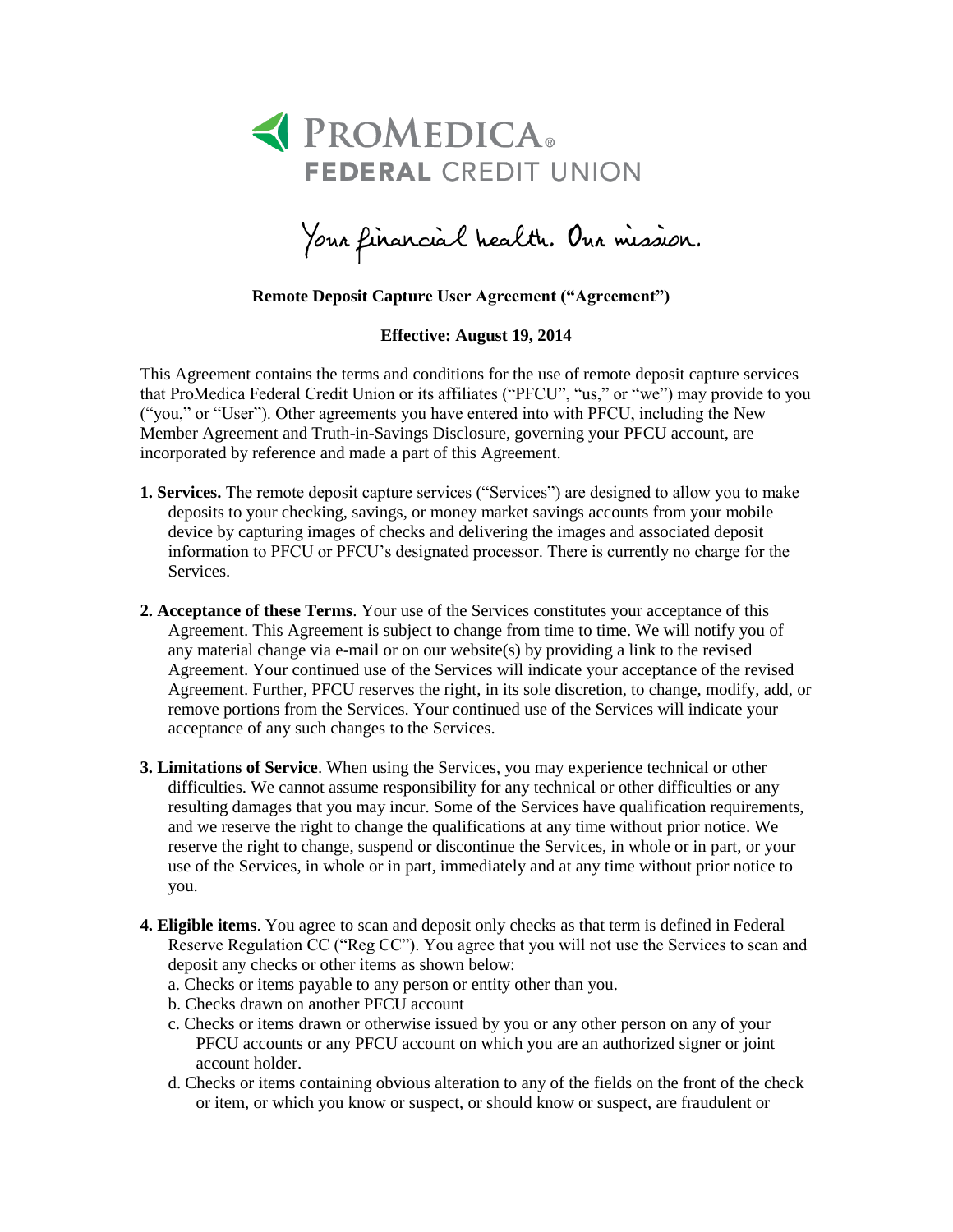otherwise not authorized by the owner of the account on which the check or item is drawn.

- e. Checks or items previously converted to a substitute check, as defined in Reg CC.
- f. Checks or items drawn on a financial institution located outside the United States.
- g. Checks or items that are remotely created checks, as defined in Reg CC.
- h. Checks or items not payable in United States currency.
- i. Checks or items dated more than 6 months prior to the date of deposit.
- j. Checks or items prohibited by PFCU's current procedures relating to the Services or which are otherwise not acceptable under the terms of your PFCU account.
- **5. Image Quality**. The image of an item transmitted to PFCU using the Services must be legible. The image quality of the items must comply with the requirements established from time to time by ANSI, the Board of Governors of the Federal Reserve Board, or any other regulatory agency, clearing house or association.
- **6. Endorsements and Procedures.** You agree to restrictively endorse any item transmitted through the Services as "For mobile deposit only, PFCU account # with your signature or as otherwise instructed by PFCU. You agree to follow any and all other procedures and instructions for use of the Services as PFCU may establish from time to time.
- **7. Receipt of Items**. We reserve the right to reject any item transmitted through the Services, at our discretion. We are not liable for any items we reject. We are not responsible for items we do not receive or for images that are dropped during transmission. An image of an item shall be deemed received when you receive a confirmation via a credit of the item to the designated PFCU account. Receipt of such confirmation does not mean that the transmission was error free or complete.
- **8. Availability of Funds.** You agree that items transmitted using the Services are not subject to the funds availability requirements of Federal Reserve Board Regulation CC. Funds deposited using the Services may be immediately available but are subject to applicable holds and regulations, or as otherwise stated in your account's Funds Availability Disclosure. PFCU may make such funds available sooner based on such factors as credit worthiness, the length and extent of your relationship with us, transaction and experience information, and such other factors as PFCU, in its sole discretion, deems relevant.
- **9. Disposal of Transmitted Items**. Upon your receipt of a confirmation from PFCU that we have received the image of an item, you agree to prominently mark the item as "Mobile Deposited" and to securely retain the item for at least 2 weeks prior to disposal. And, you agree never to represent the item. You will promptly provide any retained item, or a sufficient copy of the front and back of the item, to PFCU as requested to aid in the clearing and collection process, to resolve claims by third parties with respect to any item, or for PFCU's audit purposes.
- **10. Deposit Limits**. We reserve the right to impose limits on the amount(s) and/or number of deposits that you transmit using the Services and to modify such limits from time to time without prior notice to you.
- **11. Hardware and Software**. In order to use the Services, you must obtain and maintain, at your expense, compatible hardware and software as specified by PFCU from time to time. PFCU is not responsible for any third party hardware or software you may need to use the Services. Any such hardware or software is accepted by you as is and is subject to the terms and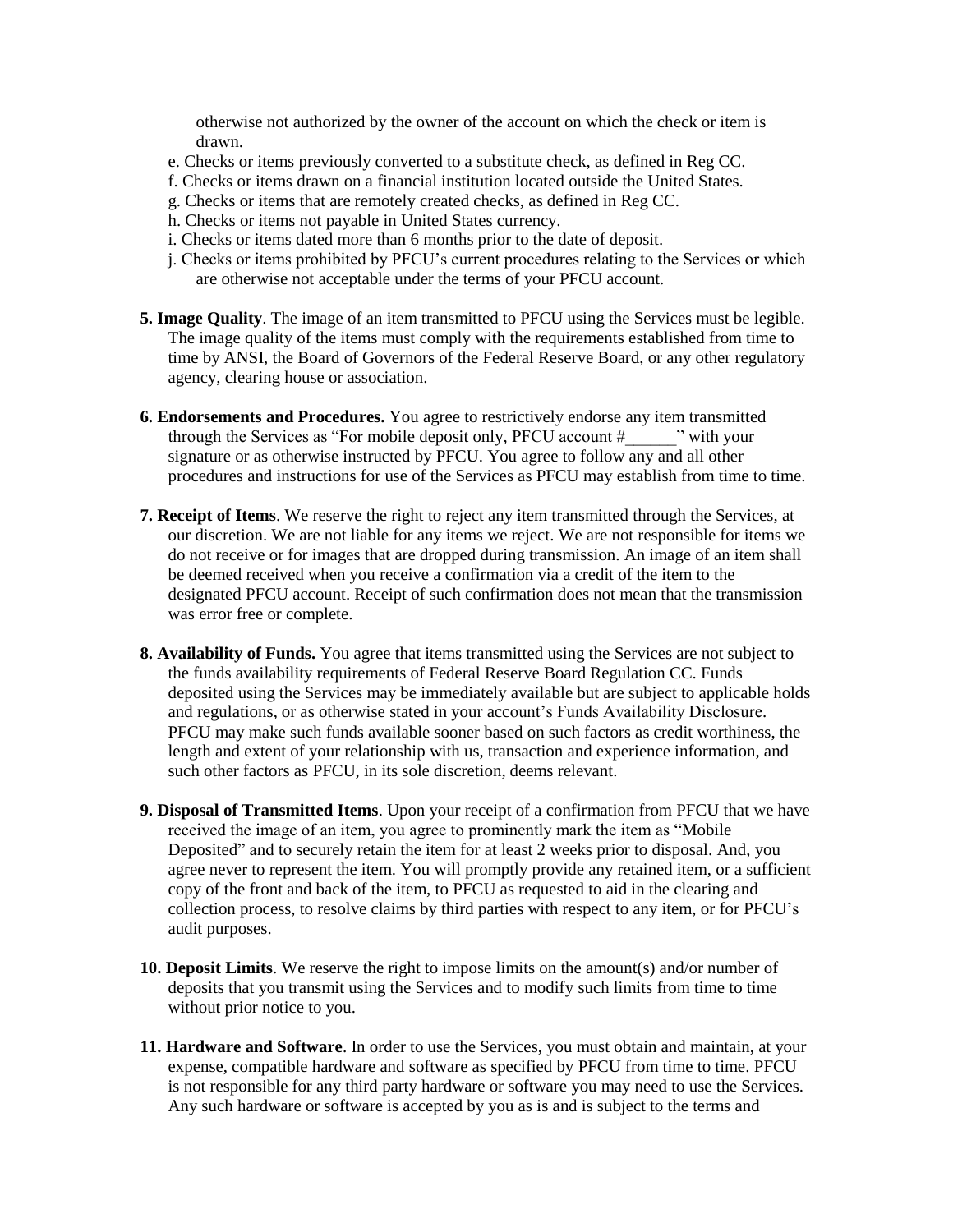conditions of the hardware or software agreement you enter into directly with the third party hardware or software provider at time of download and/or installation.

- **12. Errors**. You agree to notify PFCU of any suspected errors regarding items deposited through the Services right away, and in no event later than 60 days after the applicable PFCU account statement is sent. Unless you notify PFCU within 60 days, such statement regarding all deposits made through the Services shall be deemed correct, and you are prohibited from bringing a claim against PFCU for such alleged error.
- **13. Presentment**. The manner in which the items are cleared, presented for payment, and collected shall be in PFCU's sole discretion subject to the Depository Agreement and Disclosures governing your account.
- **14. Ownership & License.** You agree that PFCU retains all ownership and proprietary rights in the Services, associated content, technology, and website(s). Your use of the Services is subject to and conditioned upon your complete compliance with this Agreement. Without limiting the effect of the foregoing, any breach of this Agreement immediately terminates your right to use the Services. Without limiting the restriction of the foregoing, you may not use the Services (i) in any anti-competitive manner, (ii) for any purpose which would be contrary to PFCU's business interest, or (iii) to PFCU's actual or potential economic disadvantage in any aspect. You may use the Services only for non-business, personal use in accordance with this Agreement. You may not copy, reproduce, distribute or create derivative works from the content and agree not to reverse engineer or reverse compile any of the technology used to provide the Services.
- **15. DISCLAIMER OF WARRANTIES.** YOU AGREE YOUR USE OF THE SERVICES AND ALL INFORMATION AND CONTENT (INCLUDING THAT OF THIRD PARTIES) IS AT YOUR RISK AND IS PROVIDED ON AN "AS IS" AND "AS AVAILABLE" BASIS. WE DISCLAIM ALL WARRANTIES OF ANY KIND AS TO THE USE OF THE SERVICES, WHETHER EXPRESS OR IMPLIED, INCLUDING, BUT NOT LIMITED TO THE IMPLIED WARRANTIES OF MERCHANTABILITY, FITNESS FOR A PARTICULAR PURPOSE AND NONINFRINGEMENT. WE MAKE NO WARRANTY THAT THE SERVICES (i) WILL MEET YOUR REQUIREMENTS, (ii) WILL BE UNINTERRUPTED, TIMELY, SECURE, OR ERROR-FREE, (iii) THE RESULTS THAT MAY BE OBTAINED FROM THE SERVICE WILL BE ACCURATE OR RELIABLE, AND (iv) ANY ERRORS IN THE SERVICES OR TECHNOLOGY WILL BE CORRECTED.
- **16. LIMITATION OF LIABILITY.** YOU AGREE THAT WE WILL NOT BE LIABLE FOR ANY DIRECT, INDIRECT, INCIDENTAL, SPECIAL, CONSEQUENTIAL OR EXEMPLARY DAMAGES, INCLUDING, BUT NOT LIMITED TO DAMAGES FOR LOSS OF PROFITS, GOODWILL, USE, DATA OR OTHER LOSSES RESULTING FROM THE USE OR THE INABILITY TO USE THE SERVICES INCURRED BY YOU OR ANY THIRD PARTY ARISING FROM OR RELATED TO THE USE OF, INABILITY TO USE, OR THE TERMINATION OF THE USE OF THIS SERVICES, REGARDLESS OF THE FORM OF ACTION OR CLAIM (WHETHER CONTRACT, TORT, STRICT LIABILITY OR OTHERWISE), EVEN IF USAA HAS BEEN INFORMED OF THE POSSIBILITY THEREOF.
- **17. User warranties and indemnification.** You warrant to PFCU that: a. You will only transmit eligible items.